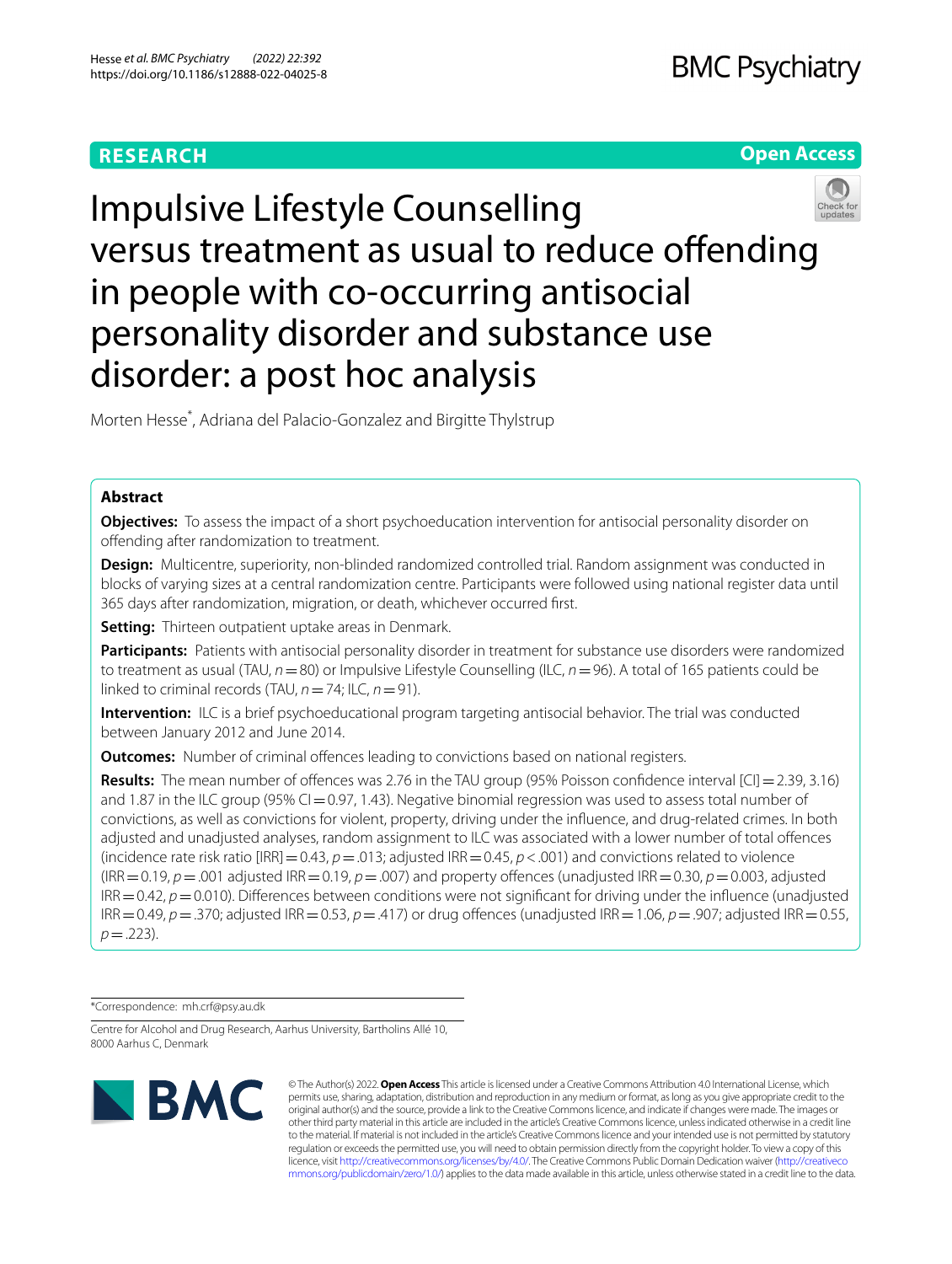**Conclusions:** The ILC program shows promise in reducing offending behavior in people with comorbid substance use and antisocial personality disorder.

**Trial registration:** ISRCTN registry, [ISRCTN67266318,](https://doi.org/10.1186/ISRCTN67266318) 15/10/2012.

**Keywords:** Antisocial personality disorders, Substance use disorders, Psychoeducation, Ofending; Register-based study

## **Background**

Antisocial personality disorder (ASPD) is characterized by a pervasive disposition to disregard and disrupt the rights of others, frequent violation of the law, impulsivity, and hostility [\[1\]](#page-7-0) and is strongly linked to having deviant peers and ofending [[2](#page-7-1), [3\]](#page-7-2). While the disorder often improves with time, many people continue to experience related problems well into late adulthood [\[4,](#page-7-3) [5\]](#page-7-4). ASPD is often a complex condition and is highly comorbid with other disorders such as anxiety and mood disorders [\[6](#page-7-5)] and substance use disorders (SUDs) [\[7](#page-7-6), [8](#page-7-7)]. Both ASPD [[7\]](#page-7-6) and SUDs are central to the externalizing spectrum of mental health problems [\[9](#page-7-8), [10\]](#page-7-9) and are more prevalent in men than in women in both general [[11\]](#page-7-10) and patient populations [[12](#page-7-11), [13\]](#page-7-12).

Traditionally, people with ASPD have been described as 'treatment rejecting' [[14\]](#page-7-13), but much attention has been given to the importance of recognizing and managing conduct disorders and antisocial behavior in children, young people, and adults  $[15-17]$  $[15-17]$  $[15-17]$ . The few conducted ASPD treatment studies have generally had small samples; however, they have shown promising results, thus indicating that patients with a diagnosis of ASPD can be engaged in treatment and helped [[18](#page-7-16)]. Despite a high co-occurrence of ASPD and other psychiatric disorders, such comorbidities have rarely been addressed by treatment studies. However, two recent studies examined intensive long-term treatment interventions for people with comorbid ASPD and borderline personality disorder. In one study, a mentalization-based intervention consisting of 140 individual and group sessions reduced symptoms related to antisocial behavior, including anger, hostility, and impulsivity [\[19](#page-7-17)]. In the other study, 30 patients with borderline personality disorder and antiso-cial behavior received Dialectical Behavior Therapy [\[20](#page-7-18)]. The authors reported a high rate of treatment completion and a signifcant reduction in a range of dysfunctional behaviors during treatment [[20\]](#page-7-18).

Although SUDs and ASPD frequently co-occur [\[8](#page-7-7)], studies of interventions targeting this comorbidity are also scarce. Some evidence indicates that antisocial traits are linked to lower levels of retention in psychosocial treatment, specifcally among people with SUDs [[21](#page-7-19), [22](#page-7-20)], and that ASPD is associated with offending after discharge from SUD treatment  $[3, 23]$  $[3, 23]$  $[3, 23]$  $[3, 23]$ . The lack of research on interventions targeting ASPD was highlighted in a recent Cochrane review that concluded that the few studies that exist do not support any psychological interventions for ASPD [[24\]](#page-7-22). Another criticism raised in the Cochrane review was the absence of data on convictions after treatment in the existing literature. This is an important omission given that one of the criteria for ASPD is criminal behavior that could lead to convictions [[1\]](#page-7-0).

The Centre for Alcohol and Drug Research at Aarhus University, Denmark developed and tested an intervention addressing ASPD and SUD comorbidity, the Impulsive Lifestyle Counselling program (ILC) [\[25](#page-8-0)]. The program aims to raise awareness and support selfunderstanding of dysfunctional impulsive patterns of actions related to ASPD through psychoeducation [\[25](#page-8-0)]. The intervention was developed to address problems frequently associated with ASPD, such as impulsive actions, lack of self-control, and substance use  $[26, 27]$  $[26, 27]$  $[26, 27]$  $[26, 27]$  $[26, 27]$ . The intervention applies a non-judgmental and non-stigmatizing approach, while also acknowledging the difficulties associated with the patients' behavior.

All six sessions in the ILC program focus on dysfunctional impulsive behavior related to ASPD in several ways. When patients are presented with the term 'impulsive lifestyle' in the frst session, it is explained that this refers to impulsive actions that lead to substance use and conficts with others, including the police. Further, patients are asked to consider four areas of impulsivity related to dysfunctional impulsive behavior (violations of others' rights, rule violations, irresponsibility, and self-indulgence). In session two, patients are introduced to the Triggers-Actions-Consequences model that aims at supporting them in linking their behavior to immediate adverse consequences, such as loss of a partner and incarceration. This model, which is used throughout the workbook, allows the patients to recognize the link between impulsive patterns of action and negative outcomes in their everyday life. In a pragmatic multicentre clinical trial, the ILC was added on to treatment as usual (TAU) and tested in outpatient treatment for SUDs in Denmark [[25\]](#page-8-0).

The first paper from the trial focused on dropout from SUD treatment as the outcome and showed that the ILC condition was associated with a lower risk of dropout from treatment (hazard ratio =  $0.063$ ) [\[28\]](#page-8-3). It was also found that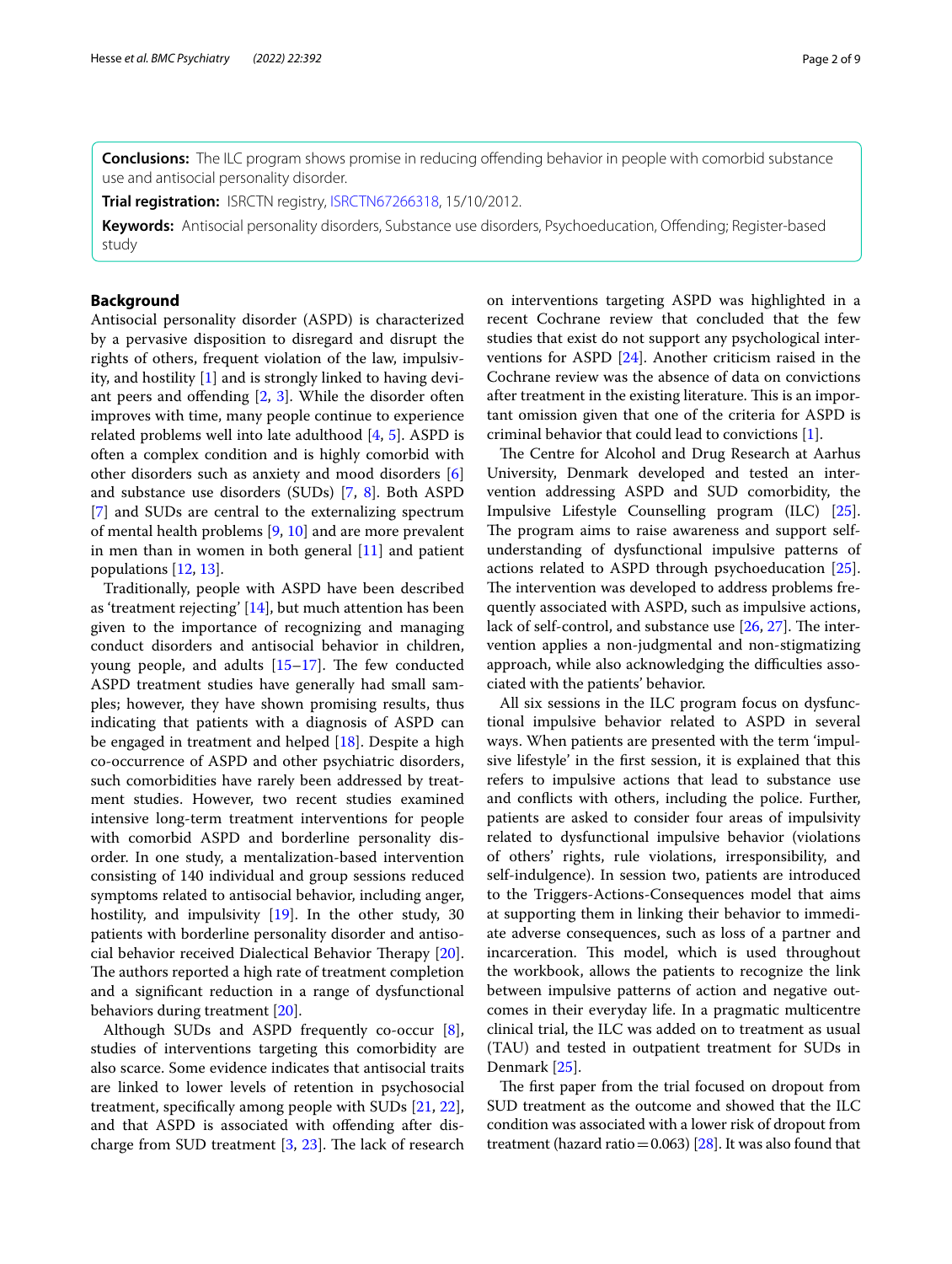patients randomized to ILC reported more days abstinent at the three-month follow-up but not beyond [[29\]](#page-8-4). No signifcant diferences were found on self-reported aggression between the two treatment conditions, but aggression was reduced considerably at both the three- and ninemonth follow-ups [[29](#page-8-4)]. Further, in additional analyses, it was found that the participants who received  $TAU+ILC$ reported having received more help for antisocial behavior compared to participants who received TAU only [[30](#page-8-5)]. Reporting having received more help for ASPD was in turn associated with better short-term outcomes, such as more days abstinent, lower risk for dropout from treatment, and higher treatment satisfaction.

Building upon the previous fndings, the current study aimed to address the gap in the literature concerning whether interventions targeting patients with SUD and comorbid ASPD and impulsive behavior have the potential to decrease criminal behavior [\[24](#page-7-22)]. To this end, we followed patients who had participated in the ILC trial  $(TAU vs. TAU + ILC)$  up to one year after randomization through national register data.

# **Methods**

# **Design and settings**

A pragmatic randomized trial was conducted between January 2012 and June 2014 in 13 sites in Denmark [\[29](#page-8-4)].

Patients enrolled in free-of-charge community outpatient treatment for people with SUDs were approached by the clinical staf and assessed using the ASPD module from the Mini International Neuropsychiatric Interview, version 5 [\[31](#page-8-6)].

Inclusion criteria were being between 18–65 years old, seeking or currently receiving treatment for an SUD, meeting lifetime and last-year criteria for ASPD according to DSM-IV criteria, and being able to provide informed consent. The DSM-IV criteria for ASPD met by the patients were reviewed and explained individually to each patient before patients consented to participate in the study. Patients were excluded from the trial if they were participating in group therapy with another patient enrolled in the trial, had acute psychosis or severe brain damage, did not speak Danish, or had plans that would interfere with study participation over the next three months. All participating patients were informed that according to the MINI International Neuropsychiatric Interview [\[31](#page-8-6)], they met the criteria for ASPD.

# **Participants**

In total, 176 patients were randomized in the trial, and, of these, 165 (93%) could be identifed in the registers (ILC: *n*=91; 54%; TAU: *n*=74, 44.9%). In all, 12.7% were women, the median age was 31.5, and the interquartile

<span id="page-2-0"></span>

| <b>Table 1</b> Baseline statistics $(N = 165)$ |  |
|------------------------------------------------|--|
|                                                |  |

|                                                                                                        | ILC $(N=91)$ | Percentage | TAU $(N=74)$ | Percentage | <b>Statistic</b>                   |
|--------------------------------------------------------------------------------------------------------|--------------|------------|--------------|------------|------------------------------------|
| Gender                                                                                                 |              |            |              |            |                                    |
| Female                                                                                                 | 12           | 12%        | 9            | 13%        | $x^2(1) = 0.04$                    |
| Male                                                                                                   | 79           | 88%        | 65           | 87%        |                                    |
| Age (median/inter-quartile rage)                                                                       | 30.6/13.8    |            | 32.5/12.4    |            | Kruskall-Wallis<br>$x^2(1) = 0.40$ |
| Number of criteria for conduct disorder satisfied (median/<br>inter-quartile rage)                     | 4(2)         |            | 4(2)         |            | Kruskall-Wallis<br>$x^2(1) = 0.11$ |
| Number of criteria for adult antisocial personality disorder<br>satisfied (median/inter-quartile rage) | 5(2)         |            | 5(2)         |            | Kruskall-Wallis<br>$x^2(1) = 0.19$ |
| Medication-assisted treatment at baseline                                                              |              |            |              |            |                                    |
| <b>No</b>                                                                                              | 49           | 54%        | 39           | 53%        | $x^2(1) = 0.02$                    |
| Yes                                                                                                    | 42           | 46%        | 35           | 47%        |                                    |
| Offending (past year)                                                                                  |              |            |              |            |                                    |
| Any                                                                                                    | 44           | 48%        | 36           | 49%        | $x^2(1) = 0.00$                    |
| Violent offending                                                                                      | 9            | 10%        | 10           | 14%        | $x^2(1) = 0.53$                    |
| Property offending                                                                                     | 28           | 31%        | 20           | 27%        | $x^2(1) = 0.28$                    |
| Serious drug offending                                                                                 | 20           | 22%        | 11           | 15%        | $x^2(1) = 1.35$                    |
| Psychiatric history (past 10 years, hospital-based contacts)                                           |              |            |              |            |                                    |
| Mood or anxiety disorders (F32-F49X)                                                                   | 24           | 26%        | 28           | 38%        | $x^2(1) = 2.49$                    |
| Personality disorders (F6X)                                                                            | 8            | 11%        | 12           | 13%        | $x^2(1) = 0.22$                    |
| Any inpatient care                                                                                     | 14           | 15%        | 20           | 27%        | $x^2(1) = 3.38$                    |
| Any alcohol-related problems (past 10 years) <sup>a</sup>                                              | 30           | 33%        | 22           | 30%        | $x^2(1) = 0.20$                    |

<sup>a</sup> Hospital-based with ICD-10 F10 diagnoses or prescriptions for alcohol dependence, ATC N07BB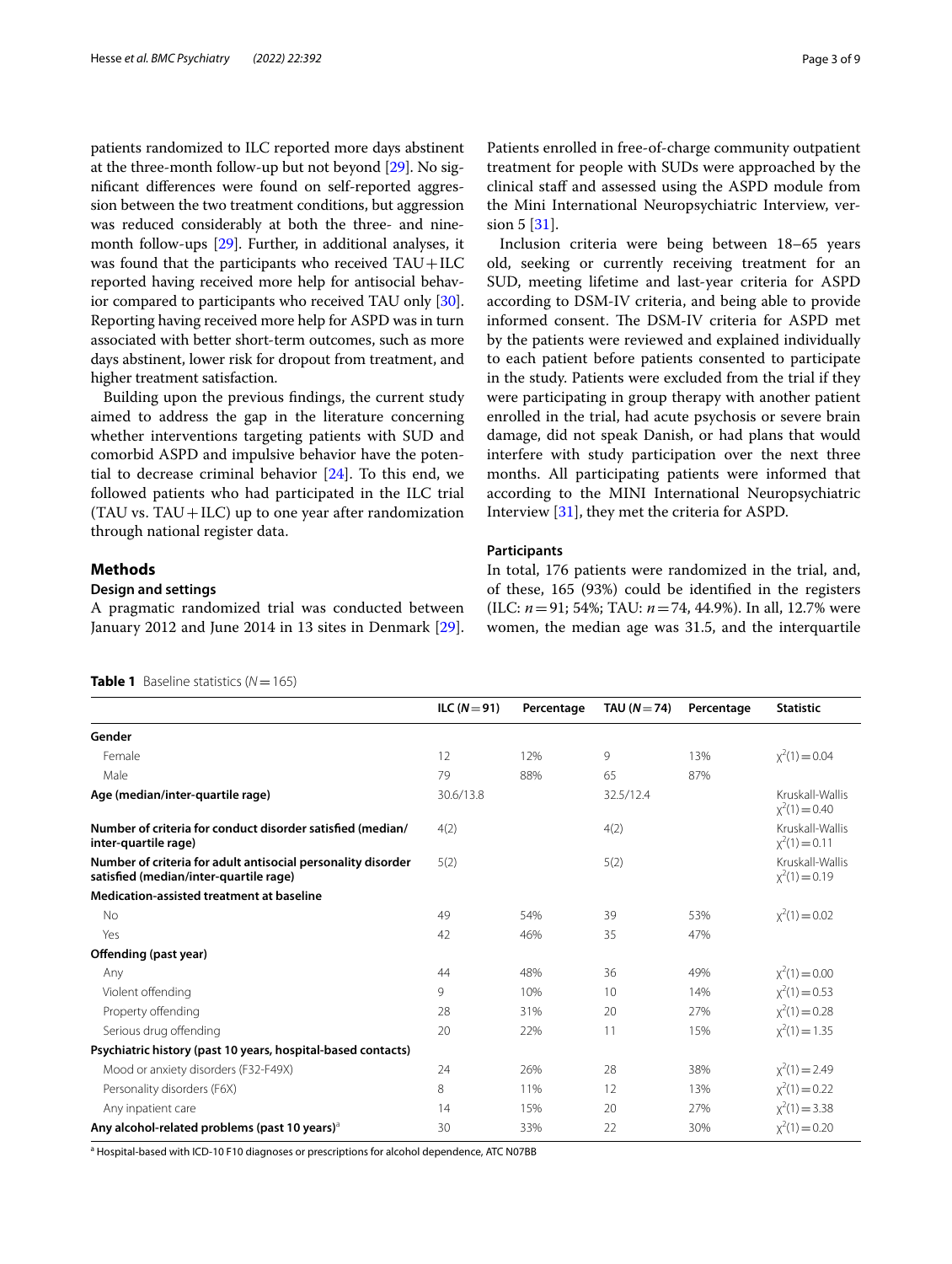range was  $25.5-38$  years (Table [1\)](#page-2-0). Nearly half  $(46.7%)$ were undergoing medication-assisted treatment (MAT) for opioid dependence. In the year prior to randomization, nearly half of both groups had committed a crime leading to conviction (ILC:  $n=44$ , 48%; TAU:  $n=36$ , 49%). There were minor differences in specific offending types between groups, but none approached statistical significance  $(ps > 0.10)$ .

Psychiatric diagnoses from the Danish Psychiatric Central Research Register are summarized in Table [1.](#page-2-0) In total, 71 (43%) had at least one psychiatric diagnosis, and 34 (20.6%) had been in inpatient psychiatric care in the past 10 years. The most common diagnoses were mood or anxiety disorders (*n*=52, 31.5%) followed by attention deficit/hyperactivity disorder  $(n=11, 6.7\%)$ . No diference was found in the prevalence rate of diagnoses between the TAU group (*n*=35, 47.3%) and the ILC group (36, 39.6%),  $\chi^2(1) = 1.00, p = 0.318$ .

# **Randomization**

Random assignment was conducted in blocks of varying sizes at the Centre for Alcohol and Drug Research. Blocks varied between four and six patients per block within each site. Clinicians were informed of the results of the randomization only after the baseline assessment had been completed.

#### **Interventions**

#### *Treatment as usual (TAU)*

Patients in both treatment conditions had access to counselling and medication for drug use disorders in Denmark under the Act of Social Services § 101 and for alcohol use disorders under the Healthcare Act § 141. When patients were randomly assigned to the TAU condition, clinicians were explicitly asked to ensure that the patients got the highest possible level of care, based on mutual agreement between the counsellor and the patient. TAU always included access to MAT for patients with opioid use disorders, psychosocial support in the form of casework and counselling, as well as referral to residential rehabilitation if this was deemed relevant. At some clinics, a liaison psychiatrist saw patients onsite, whereas patients in other clinics were referred to an off-site psychiatrist for diagnosis and treatment of other psychiatric conditions, such as attention-deficit/hyperactivity disorder, anxiety, or depression.

# *Impulsive Lifestyle Counselling (ILC)*

ILC is a six-session psychoeducational add-on module to usual care that focuses on raising awareness of maladaptive antisocial behaviors. In brief, the program is inspired by the Lifestyle Theory and the Lifestyle Change Program developed by Glenn D. Walters  $[32, 33]$  $[32, 33]$  $[32, 33]$ . The ILC program contains a number of elements from the Lifestyle Change Program, such as introducing the patient to the concepts of behavioral styles, actions, choices, and consequences in relation to crime and impulsive behaviors. However, in order to reach a wider group of people with comorbid SUDs outside of prison, the ILC program was adjusted to an individual format, and the lifestyle approach was labeled 'impulsive lifestyle' rather than 'criminal lifestyle', addressing impulsive behavior related to ASPD, including problems with substance use and conficts with others. The six sessions in the ILC program cover topics related to antisocial behavior, including a simplifed Triggers-Actions-Consequences model, streetwise pride, values that increase or decrease impulsive actions, how social contacts may support or challenge lifestyle changes, and a booster session in which the patient and the clinician summarize the sessions and discuss future work with lifestyle changes. The content of the ILC program has been elaborately discussed in previous papers [\[29](#page-8-4), [34](#page-8-9)], with the workbook available as supplementary material for this article.

Clinicians who delivered the ILC sessions at the participating sites attended a one-and-a-half-day workshop, where they were introduced to ASPD and the ILC program and practiced using the workbook by role-playing the sessions. The clinicians were encouraged to try to complete the sessions in the ILC program on a weekly basis, except for the booster session, which was to be delayed for six weeks. Sessions were planned to last 45–60 min, and the median number of sessions completed was two [[29\]](#page-8-4).

#### **Registers and data linkage**

Baseline data from the trial were linked with register data, including date of death, socio-demographic data, and criminal justice data on a secure Statistics Denmark server. Further, we combined data from diferent registers to obtain information on psychiatric and alcoholrelated diagnoses registered over a 10-year period prior to randomization.

The Central Criminal Register was established in 1978 and contains information on ofenses and ofenders in criminal cases for use in criminal procedures. The information is updated on a regular basis by the police districts in Denmark and the departments of the National Commissioner of Police  $[35]$  $[35]$ . The register was used in this study to obtain information on convictions up to one year after randomization.

The Danish Psychiatric Central Research Register contains diagnoses given by a medical doctor based on ICD-10 codes, as well as dates of treatment onset and termination [\[36\]](#page-8-11). While validation studies have been limited to specifc diagnoses, the register is almost complete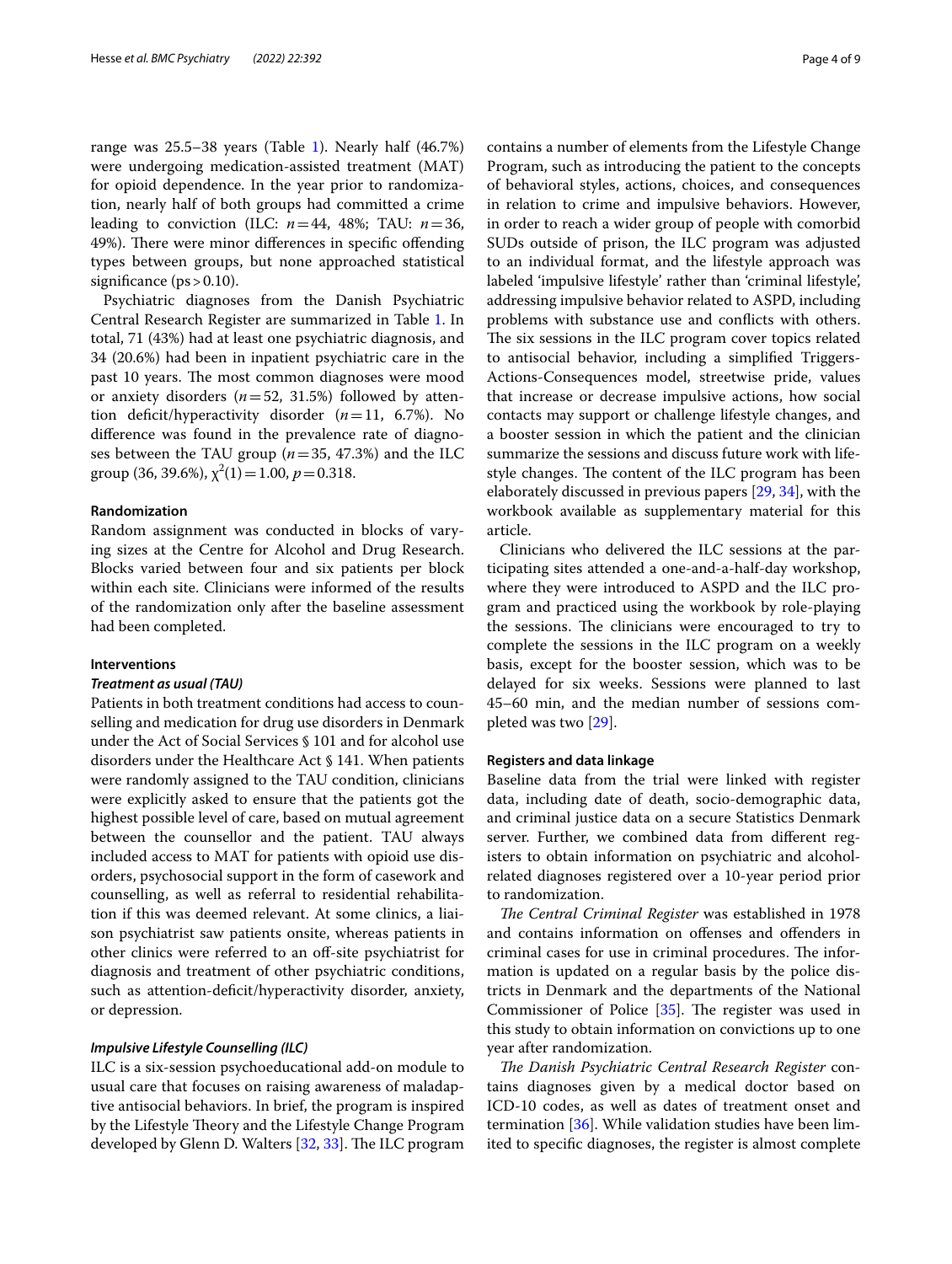for hospital-based care, and thus most patients with moderate to severe mental health problems are likely to be included [[36\]](#page-8-11).

*The National Patient Register* was used to obtain alcohol-related diagnoses and covers all hospital contacts for somatic conditions [[37](#page-8-12)].

The Danish Prescription Register was used to obtain information about prescription drugs received for alcohol use disorders  $[38]$  $[38]$ . This register contains information about all prescriptions flled by residents in Denmark, and each record contains the ATC code for the drug, the date of prescription flling, and the patient's individual identifcation number.

## **Outcomes**

The primary outcome was the total number of crimes committed during the frst year after study randomization leading to a conviction (i.e., not a warning or charges dropped). Secondary outcomes included number of specifc ofences that could be directly linked to antisocial behavior: property offences, violent offences, drugrelated ofences (excluding simple possession of drugs for own use), and driving under the infuence of alcohol and drugs (DUI). In order to avoid small cells in the analyses, violent ofences included sexual ofences and weapons ofences, as they both involve aggressive behavior towards others [[39\]](#page-8-14).

For both the primary and secondary outcomes, we considered only the frst year after randomization as the observation period. This timeframe allowed enough time for the patients to commit an ofence, while at the same time being able to observe treatment effects that may otherwise lose strength over a longer period due to external factors, such as life events or relapse to severe substance use  $[40]$  $[40]$ . The date of crime was the date at which the police believed that the criminal activity was initiated according to the recorded charge(s).

#### **Control variables**

In all analyses, models adjusted for age, gender, and MAT at baseline, similar to previous reports from this trial [[29\]](#page-8-4), as well as previous offending of the same type in the year prior to randomization. All of these variables could potentially infuence ofending behavior. Crime rates differ by gender  $[41]$  $[41]$  $[41]$  and decline with age  $[5]$  $[5]$ , and both male gender and lower age are associated with crime within samples of patients treated for substance use disorders [[42\]](#page-8-17).

#### *Demographic and clinical variables*

To better characterize our sample, we assessed the presence of severe psychiatric illness, mood or anxiety disorder, attention defcit/hyperactivity disorder, substance induced psychoses, or alcohol- related problems, all within a time frame of 10 years prior to randomization (3650 days).

Severe mental illness was defned as the presence of a schizophrenia spectrum disorder (F2X) or a bipolar disorder (F30-F319) diagnosis in the Danish Psychiatric Central Research Register. Mood or anxiety disorder was defned as the presence of either a unipolar mood disorder (F32-F99X) or an anxiety disorder (F4X). A personality disorder was defned as the presence of a personality disorder regardless of type (F6X), and hyperkinetic disorder was defned as the presence of an F900X diagnosis.

We defned alcohol-related problems as any hospital contact, inpatient or outpatient, involving an alcohol use disorder diagnosis (ICD-10 code F10X) identifed in the National Patient Register or the Psychiatric Research Register, or the flling of a prescription for a drug used in the treatment of alcohol dependence (ATC code N07BB) identifed in the Danish Prescription Register.

## **Statistical analyses**

Since the outcomes were count variables, we frst explored models appropriate for this type of variable (i.e., Poisson, negative binomial, and zero-infated models). To select the most parsimonious model, we relied on the Bayesian Information Criterion (BIC,  $[43]$  $[43]$ ). The BIC takes on lower values as the model becomes more parsimonious, taking both model fit and model complexity into consideration.

Analyses for the best model were conducted with ILC randomization status as the variable of interest. In additional steps, we included the control variables listed above. According to the BIC, the best-ftting model was simple negative binomial regression for all outcomes in this study.

## **Results**

During the follow-up, the patients committed 312 ofences leading to convictions, corresponding to a mean of 1.89 offences per person (standard deviation=6.26). The mean number of offences in the TAU group was 2.76 (95% Poisson confidence interval  $\text{[CI]} = 2.39, 3.16$ ), and, in the ILC group, the mean number of ofences was 1.87  $(95\% \text{ CI} = 0.97, 1.43).$ 

Table [2](#page-5-0) shows the proportion of patients who ofended zero, one to two, or three or more times in the year after randomization, stratifed by treatment assignment. A more fne-grained description by number of ofences would violate rules against downloading micro-data from the Statistics Denmark server and therefore cannot be reported. Marginally more patients randomized to the ILC condition were crime-free (63.7%) compared with the TAU condition (53.3%), slightly more had ofended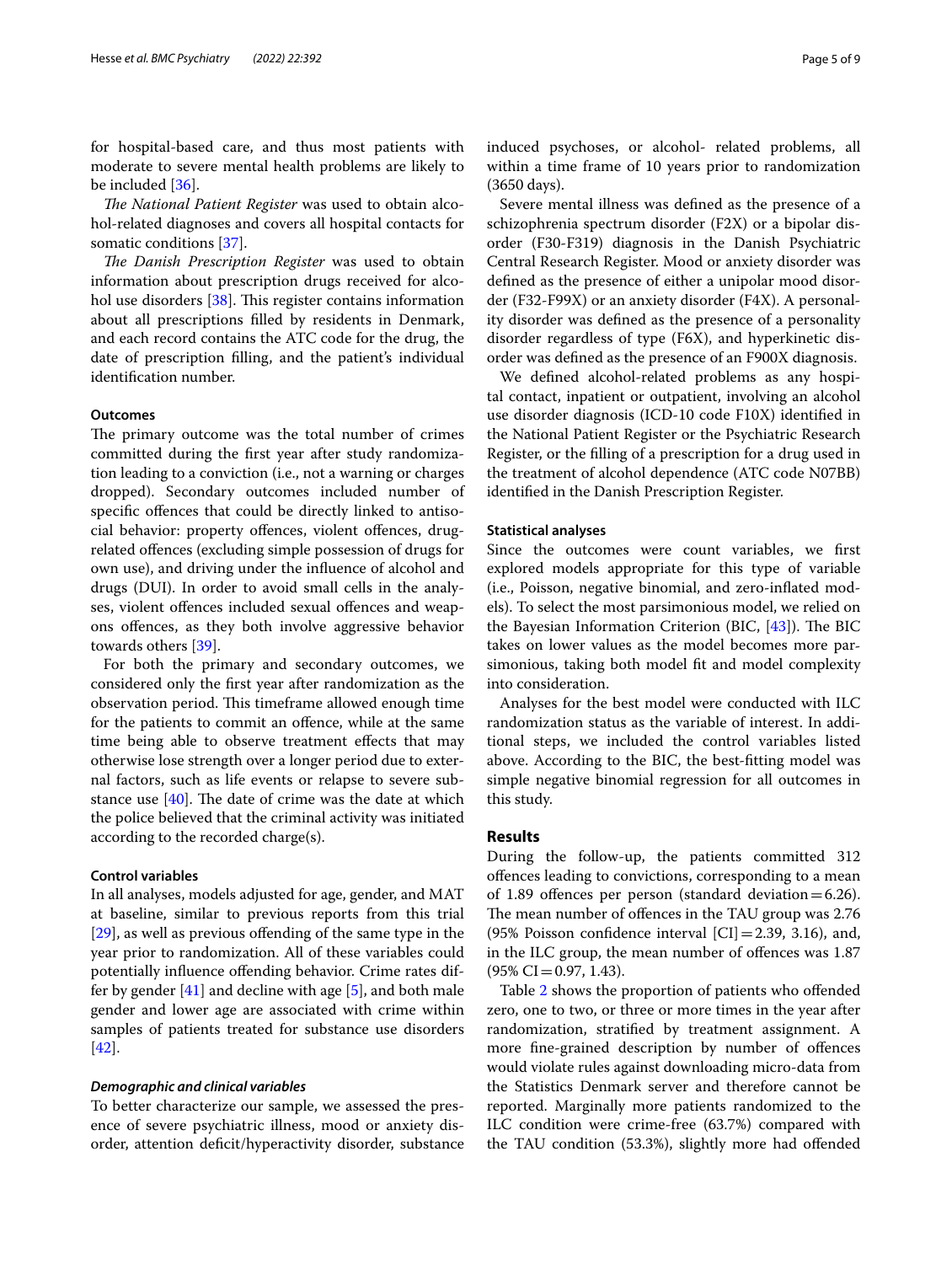| Number of convictions in year after<br>randomization | Treatment as usual<br>$(n=74)$ | Percentage | Treatment as usual plus Impulsive<br>Lifestyle Counselling ( $n = 91$ ) | Percentage |  |
|------------------------------------------------------|--------------------------------|------------|-------------------------------------------------------------------------|------------|--|
| None                                                 | 39                             | 52.7%      | 58                                                                      | 63.7%      |  |
| One or two                                           | 15                             | 20.3%      | 24                                                                      | 26.4%      |  |
| Three or more                                        | 20                             | 27.0%      |                                                                         | 9.9%       |  |

<span id="page-5-0"></span>**Table 2** Proportion with convictions by treatment assignment ( $n = 165$ )

one or two times (26.4% vs. 20%), and fewer had ofended three or more times (9.9% vs. 26.7%). Note that these data are provided only for descriptive purposes and not in relation to hypothesis testing.

# **Prediction of criminal ofences: Count regression models**

The results of the count variable regressions are summarized in Table [3](#page-5-1). Randomization to the ILC condition was associated with a lower number of total convictions, both in the unadjusted (IRR = 0.43,  $p = 0.013$ ) and adjusted (adjusted IRR=0.45, *p*=0.008) models. Regarding specifc types of ofences, randomization to the ILC condition was associated with a lower number of offences related to violence (unadjusted  $IRR = 0.19$ ,  $p = 0.007$ , adjusted IRR = 0.19,  $p = 0.007$ ) and property ofences (unadjusted IRR=0.30, *p*=0.003, adjusted IRR=0.41,  $p=0.010$ ). There were no significant differences between the treatment groups with regard to DUI and drug offences (DUI: unadjusted IRR =  $0.49$ ,  $p = 0.371$ , adjusted IRR =  $0.62$ ,  $p = 0.548$ ; drug offences: unadjusted IRR = 1.06,  $p = 0.905$ ; adjusted IRR = 0.55,  $p = 0.223$ ).

# **Other variables associated with ofending**

The number of offences before randomization to the study was associated with the total number of ofences after randomization (IRR=1.28; 95% CI=1.14, 1.43). Similarly, pre-randomization number of property ofences was associated with post-randomization number of property offences (IRR = 1.51; 95% CI = 1.23,1.85). Pre-randomization number of drug ofences was associated with later drug offences (IRR=2.37; 95% CI=1.43, 3.95), and a history of alcohol-related problems was associated with a lower risk of drug offences (IRR =  $0.26$ ; 95%  $CI = 0.08$ , 0.86). No variables were significantly associated with number of DUI ofences after randomization.

# **Discussion**

To our knowledge, this is the frst study to assess whether an intervention targeting people with comorbid ASPD and SUD would reduce criminal offending  $[24]$  $[24]$ . The results are promising, as patients randomly assigned to TAU with the add-on of the ILC program had fewer criminal ofences than those assigned to TAU in the year following randomization, especially violent offences and property offences. However, no significant difference was observed between the two treatment conditions with regard to drug-related and DUI offences. The reasons for the non-signifcant diferences between the conditions with regard to these two ofending categories probably difer. It is likely that drug ofences are less related to impulsive behavior and decrease in substance use [[44](#page-8-19), [45\]](#page-8-20) since serious drug ofences require some planning and coordination. While DUI ofences were very rare in our sample, and only 4% were convicted of DUI in the year following randomization, other studies that have reported high rates of acts of violence [[46](#page-8-21)[–48](#page-8-22)] and higher rates of ofences related to DUI [\[49](#page-8-23)] among people with ASPD and antisocial personality disorder traits.

<span id="page-5-1"></span>

|  | <b>Table 3</b> Effects of the Impulsive Lifestyle Counselling add-on on all criminal justice outcomes (negative binomial regression) |  |  |
|--|--------------------------------------------------------------------------------------------------------------------------------------|--|--|
|  |                                                                                                                                      |  |  |
|  |                                                                                                                                      |  |  |

|                                                     | Unadjusted IRR <sup>a</sup> | 95% Cl <sup>b</sup> | P-value | Adiusted<br><b>IRR</b> | 95% CI        | P-value |
|-----------------------------------------------------|-----------------------------|---------------------|---------|------------------------|---------------|---------|
| Total convictions                                   | 0.43                        | 0.22, 0.83          | .013    | 0.43                   | $0.24 - 0.78$ | < .001  |
| Property crimes                                     | 0.30                        | 0.14.0.66           | .003    | 0.40                   | $0.20 - 0.79$ | .009    |
| Violent crimes                                      | 0.19                        | 0.06, 0.64          | .007    | 0.18                   | $0.05 - 0.62$ | .006    |
| Drug crimes                                         | 1.06                        | 0.38, 2.97          | .905    | 0.59                   | $0.23 - 1.51$ | .180    |
| Driving under the influence of<br>alcohol and drugs | 0.49                        | 0.10, 2.34          | .371    | 0.62                   | $0.13 - 2.91$ | .521    |

a Incident Rate Ratio

<sup>b</sup> Confidence interval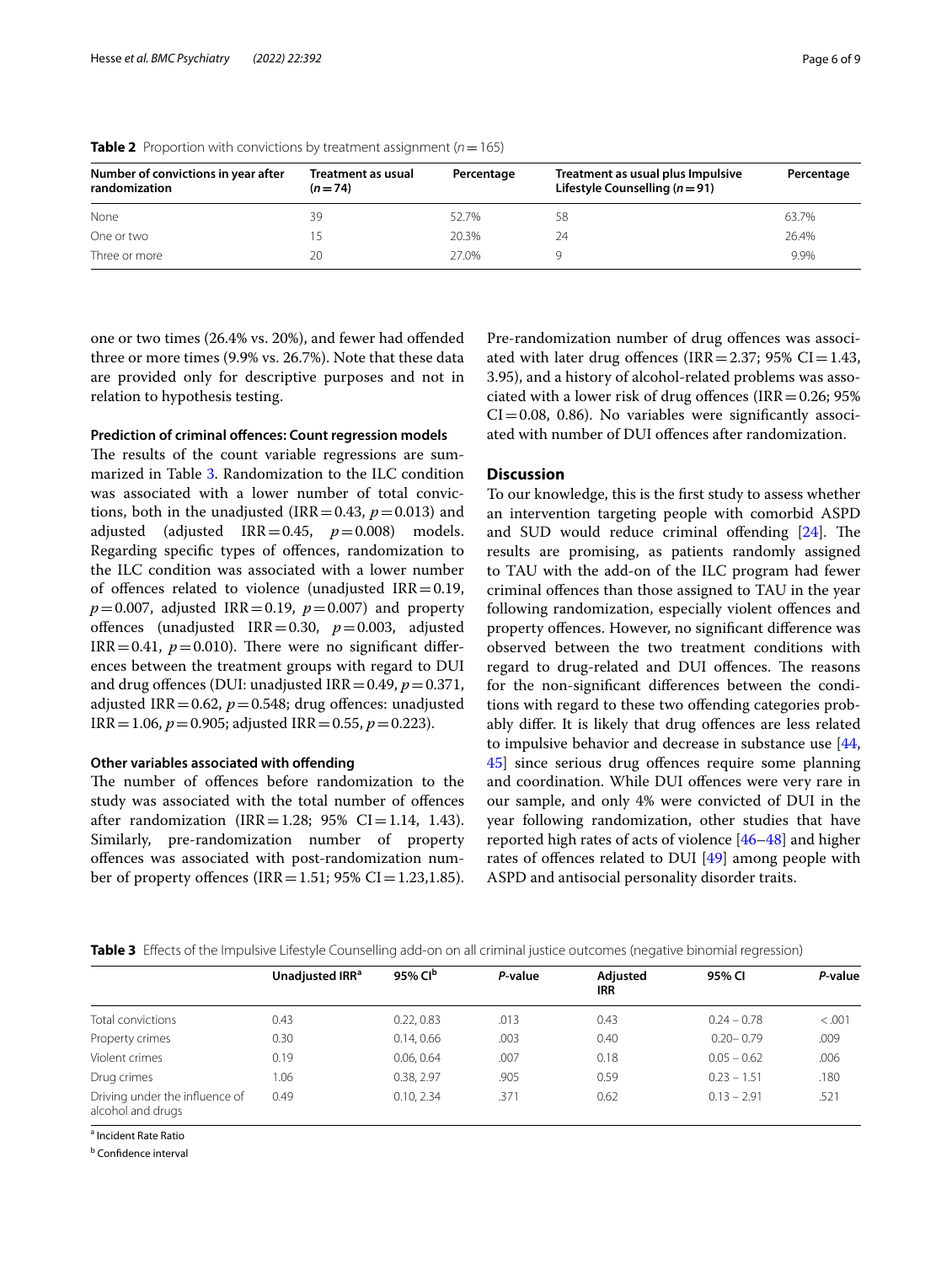We can only speculate about possible mechanisms of action that have contributed to the results in the present study. The components of the ILC program focus on inviting the patient to consider whether aspects of ASPD related to what is termed "an impulsive lifestyle" in the ILC program match his or her own experience and self-image and whether it makes sense to him or her to change these behaviors. Further, the components of the program focus on the individual patient's own experiences of costs and benefts linked to his or her behavior. The patient is asked to evaluate specific situations with adverse outcomes in terms of what could be the link between triggers, behaviors, and these outcomes, thereby increasing his or her awareness of the link between behaviors associated with ASPD and unwanted consequences. If successful, the ILC program increases this awareness and supports the individual patient in changing or controlling maladaptive antisocial behaviors and impulses [\[50](#page-8-24)]. As such, the aim of the program is to support an improved awareness in patients with ASPD that could be expressed in real-life changes, such as increasing engagement in treatment and desisting from use of substances and ofending behavior. Thus, while a brief psycho-education program may not change all aspects of ASPD, our earlier fndings showed that patients who had received ILC sessions experienced that they received more help for ASPD [[30](#page-8-5)], had lower risk of drop out [\[28](#page-8-3)], and reported more abstinent days [[29\]](#page-8-4).

Given that the link between mechanisms of action and outcomes was not the focus in the present study, it is not possible for us to report on the extent to which changes in ASPD and impulsive behaviors may have driven the efects on crime and ofending behavior. However, it may be that the ILC program had an indirect efect on ofending behavior by decreasing antisocial and impulsive behavior and by increasing self-control, as suggested by Wojciechowski [\[26\]](#page-8-1). However, previous research suggests that, even during active treatment, only small changes in impulsivity occur among SUD patients [[51](#page-8-25)], while treatment of impulsive behaviors among patients without SUD appears more promising [[52\]](#page-8-26). Future research on interventions targeting ASPD and other comorbid conditions, such as the ILC, would beneft from studying the link between mechanisms of action and outcomes.

It is important to note that our sample was heterogeneous in terms of substances used. Certain types of drugs may directly increase the risk of crime due to pharmacological efects, may cause patients to engage in crime as part of the struggle to obtain drugs or money to pay for drugs, or may involve patients in environments where illegal behaviors, such as violence or property crime, are part of the social practices. Known as Goldstein's tripartite model, this perspective suggests that drug use may increase other risks [\[53](#page-8-27)]. Our findings lend indirect support for this model [[54\]](#page-8-28), although the patients in the two conditions in the ILC trial reported a quite similar use of drugs.

Two control variables predicted criminal offending after randomization: a history of previous ofending in the year leading up to randomization predicted a higher risk of ofending, and MAT predicted a lower risk of ofending. Previous ofending is robustly associated with new offending in the scientific literature [[55\]](#page-8-29). MAT was available to patients who were opioid dependent in our study sample. Therefore, because MAT was highly confounded with substance type in this study, the fndings cannot be interpreted as an indication of whether receipt of MAT is associated with lower risk of ofending. However, future studies should involve and compare patient groups with and without opioid use disorders [\[56](#page-8-30)].

The patients in this study had a high prevalence of comorbid mental health conditions, with nearly half diagnosed in a psychiatric setting in the 10 years prior to randomization. These findings are not surprising, as we have found similar rates of psychiatric history in other samples of patients in SUD treatment in Denmark [[57](#page-8-31)] and comorbidity with other psychiatric diagnoses is common among patients with comorbid ASPD and SUD [\[58](#page-8-32)]. While it has been shown that ASPD is linked to committing more criminal ofences, it is unclear whether comorbidity with other mental health problems, such as borderline personality disorder, may increase this risk  $[48]$  $[48]$ . In the present study, we did not find that the presence of other comorbid psychiatric conditions had a signifcant impact on ofending, or that the results of the ILC program were afected by having a psychiatric comorbidity.

The greatest strength of this study is the longitudinal before-after design, which offers a unique opportunity to study reported criminal ofences in the year following study intake. However, there were several limitations in our study. First, the sample size was not large enough to assess the impact of specifc psychiatric comorbidities. Similarly, the small number of women in this study precluded robust analyses of the degree to which the results can be generalized to women with comorbid ASPD and SUD. Only the experimental group received a bona fde add-on to TAU, and there is evidence that TAU may not be an optimal comparison for an active treatment [[59\]](#page-8-33). Further, as with any register-based study, we were not able to provide direct quality control over the process of data collection and were only able to include ofences recorded by the police. It is highly likely that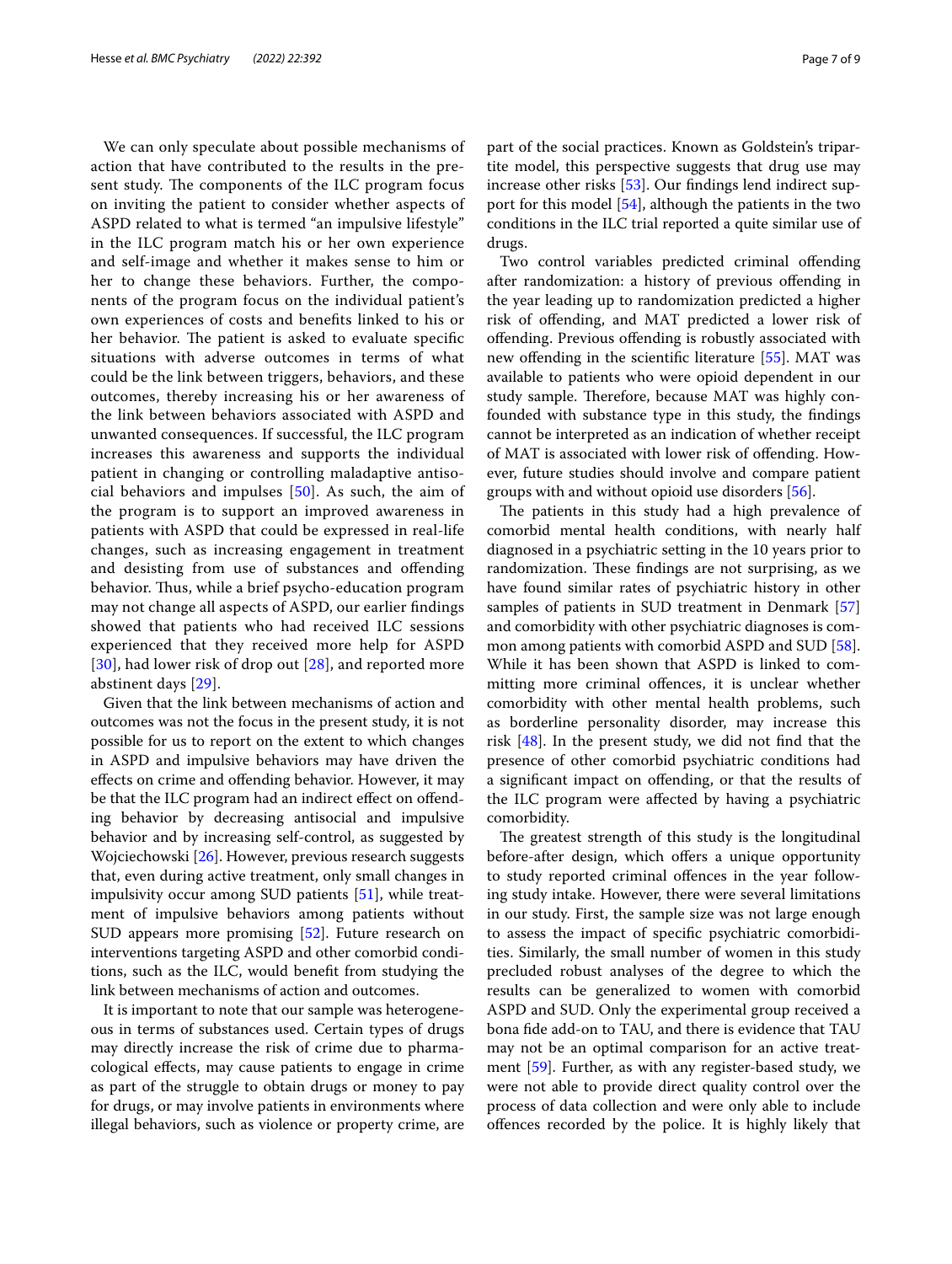other offences were committed in the same time period but were not recorded (e.g., drug sales). Thus, the study provided a conservative estimate of ofences committed during the study period, but, as this was the case for the ILC and TAU conditions, this limitation was not likely to have had any impact on the diference in outcomes between the two conditions. Lastly, we did not directly assess impulsivity as an outcome of our study.

# **Conclusions**

The short-term ILC program targeting antisocial behavior and criminal offending has the potential to reduce ofending behavior among people with antisocial personality disorder.

#### **Abbreviations**

ASPD: Antisocial personality disorder; ILC: Impulsive Lifestyle Counselling; IRR: Incident Rate Ratio; SUD: Substance use disorder; TAU: Treatment as usual.

#### **Acknowledgements**

We wish to thank Doctoral Student Julie Brummer for her useful comments on the fnal version of the manuscript.

#### **Authors' contributions**

MH and BT collaborated to conduct the literature review, conceive of the study, and design and plan the original trial. MH conducted the statistical analysis and data linkage. MH and BT drafted different sections of the manuscript. APG assisted with register data collection and manuscript editing. All authors reviewed and approved the fnal manuscript.

#### **Funding**

This study was supported by an unnumbered grant from Trygfonden (tryg‑ fonden.dk).

#### **Availability of data and materials**

The datasets generated and/or analysed during the current study are not publicly available due to data protection legislation, but are available from the corresponding author on reasonable request.

#### **Declarations**

#### **Ethics approval and consent to participate**

The present project was reviewed by the regional ethics committee of the Capital Region of Denmark. The committee concluded that the study did not require a full ethical evaluation and deemed the trial exempt from a formal evaluation (J#H-3–2012-FSP45). The trial was performed in accordance with relevant ethical guidelines and regulations. All participants provided written informed consent prior to completing the intake assessment, including consent to the possibility of later data linkage. The authors did not need permission, according to Danish law, to access the baseline data from the trial but obtained the necessary permissions to link the baseline data with register data. All data were anonymized after upload and are stored on secure servers at Statistics Denmark. All procedures were approved by the Danish Data Protection Agency.

#### **Consent for publication**

Not applicable since individual data are not reported in this manuscript.

#### **Competing interests**

The authors declare that they have no competing interests in relation to this manuscript.

Received: 17 May 2021 Accepted: 30 May 2022 Published online: 10 June 2022

#### **References**

- <span id="page-7-0"></span>1. American Psychiatric Association. Diagnostic and statistical manual of mental disorders (5th ed.). 2013. [https://doi-org.ezproxy.frederick.edu/10.](https://doi-org.ezproxy.frederick.edu/10.1176/appi.books.9780890425596) [1176/appi.books.9780890425596](https://doi-org.ezproxy.frederick.edu/10.1176/appi.books.9780890425596).
- <span id="page-7-1"></span>2. Heinze HJ, Toro PA, Urberg KA. Antisocial behavior and afliation with deviant peers. J Clin Child Adolesc Psychol. 2004;33(2):336–46.
- <span id="page-7-2"></span>3. Fridell M, et al. Antisocial personality disorder as a predictor of criminal behaviour in a longitudinal study of a cohort of abusers of several classes of drugs: Relation to type of substance and type of crime. Addict Behav. 2008;33(6):799–811.
- <span id="page-7-3"></span>4. Black DW. The Natural History of Antisocial Personality Disorder. Can J Psychiatry. 2015;60(7):309–14.
- <span id="page-7-4"></span>5. Moffitt TE. Male antisocial behaviour in adolescence and beyond. Nat Hum Behav. 2018;2(3):177–86.
- <span id="page-7-5"></span>6. Werner KB, Few LR, Bucholz KK. Epidemiology, Comorbidity, and Behavioral Genetics of Antisocial Personality Disorder and Psychopathy. Psychiatr Ann. 2015;45(4):195–9.
- <span id="page-7-6"></span>7. Goldstein RB, et al. The Epidemiology of Antisocial Behavioral Syndromes in Adulthood: Results From the National Epidemiologic Survey on Alcohol and Related Conditions-III. J Clin Psychiatry. 2017;78(1):90–8.
- <span id="page-7-7"></span>8. Fraser R, et al. Personality Disorders and Addiction Disorders. In: el-Guebaly N, et al., editors. Textbook of Addiction Treatment: International Perspectives. Cham: Springer International Publishing; 2021. p. 1373–89.
- <span id="page-7-8"></span>9. Caspi A, et al. The p Factor: One General Psychopathology Factor in the Structure of Psychiatric Disorders? Clin Psychol Sci. 2014;2(2):119–37.
- <span id="page-7-9"></span>10. Picoito J, Santos C, Nunes C. Emotional and behavioural pathways to adolescent substance use and antisocial behaviour: results from the UK Mil‑ lennium Cohort Study. Eur Child Adolesc Psychiatry. 2021;30(11):1813–23.
- <span id="page-7-10"></span>11. McHugh RK, et al. Sex and gender diferences in substance use disorders. Clin Psychol Rev. 2018;66:12–23.
- <span id="page-7-11"></span>12. Darke S, et al. Borderline personality disorder, antisocial personality disorder and risk-taking among heroin users: fndings from the Australian Treatment Outcome Study (ATOS). Drug Alcohol Depend. 2004;74(1):77–83.
- <span id="page-7-12"></span>13. Zhong B, et al. Prevalence of antisocial personality disorder among Chinese individuals receiving treatment for heroin dependence: a metaanalysis. Shanghai Arch Psychiatry. 2014;26(5):259–71.
- <span id="page-7-13"></span>14. Tyrer P, et al. Treatment rejecting and treatment seeking personality disorders: Type R and Type S. J Pers Disord. 2003;17(3):263–8.
- <span id="page-7-14"></span>15. NICE guidelines. Antisocial behaviour and conduct disorders in children and young people: recognition and management Clinical Guidelines. 2013. (19-04-2017 [cited 2020 12-09-2020]).
- 16. NICE guidelines. Antisocial behaviour and conduct disorders in children and young people overview children and young people overview. 2020. (cited 2020 12-9).
- <span id="page-7-15"></span>17. NICE quidelines. Antisocial personality disorder: prevention and management. 2013. (03-27-2013 [cited 2020 12-9]).
- <span id="page-7-16"></span>18. Davidson K, et al. CBT for violent men with antisocial personality disorder. Refections on the experience of carrying out therapy in MASCOT, a pilot randomized controlled trial. Pers Ment Health. 2010;4(2):86–95.
- <span id="page-7-17"></span>19. Bateman A, et al. A randomised controlled trial of mentalization-based treatment versus structured clinical management for patients with comorbid borderline personality disorder and antisocial personality disorder. Bmc Psychiatry. 2016;16:304.
- <span id="page-7-18"></span>20. Wetterborg D, et al. Dialectical Behavior Therapy for Men with Borderline Personality Disorder and Antisocial Behavior: A Clinical Trial. J Pers Disord. 2020;34(1):22–39.
- <span id="page-7-19"></span>21. Daughters SB, et al. The interactive effects of antisocial personality disorder and court-mandated status on substance abuse treatment dropout. J Subst Abuse Treat. 2008;34(2):157–64.
- <span id="page-7-20"></span>22. Ohlin L, et al. Poly-substance use and antisocial personality traits at admission predict cumulative retention in a buprenorphine programme with mandatory work and high compliance profle. BMC Psychiatry. 2011;11:81.
- <span id="page-7-21"></span>23. Jansson I, Hesse M, Fridell M. Infuence of Personality Disorder Features on Social Functioning in Substance-Abusing Women Five Years after Compulsive Residential Treatment. Eur Addict Res. 2009;15(1):25–31.
- <span id="page-7-22"></span>24 Gibbon S, et al. Psychological interventions for antisocial personality disorder. Cochrane Database of Syst Rev. 2020;9:CD007668.